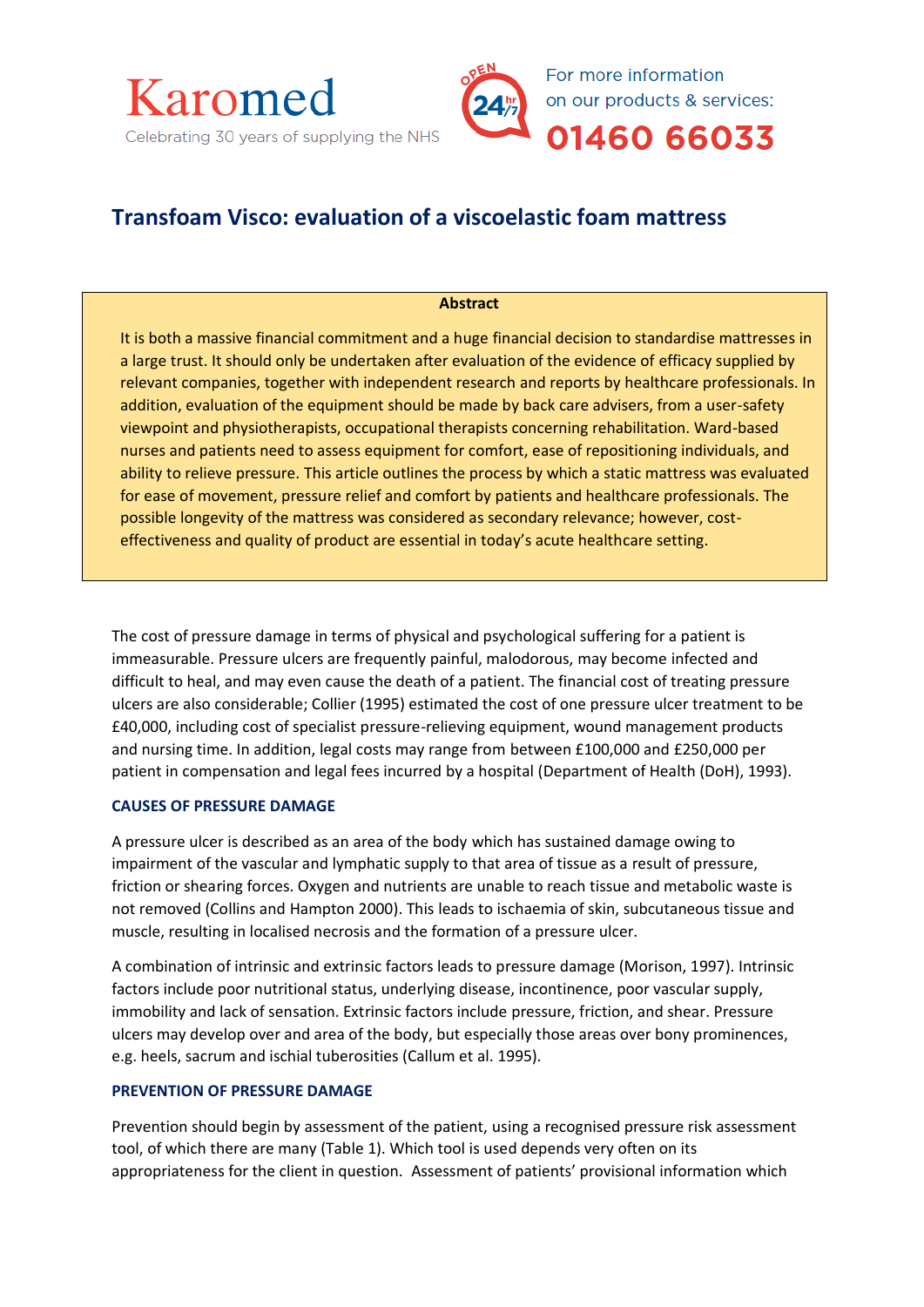



directs the management of their needs, whether nutritional, continence or mobility. The main preventive measures are:

- An adequate support surface which optimises contact between the patient's body area and the mattress without increasing interface pressure at bony prominences (Rithalia, 1996)
- Reduction of friction / shearing forces which may cause distortion and tearing of dermal capillaries (Bennett and Lee, 1985; Young and Roper, 1996)
- Repositioning of the patient at regular intervals (Exton-Smith and Sherwin, 1961; Springer et al, 1999).

In addition, optimizing the patient's nutritional status and ensuring the skin is kept warm and dry will contribute significantly, reducing any potential friction/shearing because of skin adhering to bedclothes and reducing the risk of maceration (Cooper, 1999).

The standard hospital mattress comprises a uniformly dense foam, which has a snugly fitting cover. These two factors alone conspire to contribute towards pressure damage. The tightly fitting cover allows a 'hammock' effect which prevents close contact of the patient with the mattress. Increased interface pressures at bony prominences have been shown to be as great as 50-150mmHg. Such mattresses are therefore unsuitable for nursing a vulnerable patient (Barbenel and Feguson – Pell, 1981).

The ideal mattress would afford complete pressure relief: however, this is impossible to achieve since gravitational forces are always present. Alternating pressure air mattresses (APAMs), which inflate and deflate air cushions at intervals, are frequently used for relief of pressure for the vulnerable individual. However, these require regular maintenance, may be prone to damage during patient transportation, require vigilance by nursing staff to ensure settings are correct, and are expensive.

The population of patients in an acute hospital are often elderly progressively or terminally ill, with limited mobility, poor nutrition and/or continence difficulties, thus rendering them vulnerable to pressure damage. However, in an NHS trust of almost 1000 beds it is impossible to supply APAMs to all patients.

## **Visco elastic foam mattress**

In the last 5 years, the advent of viscoelastic form has caused a small revolution in the mattress market for those seeking a high-quality static mattress which provides close contact with the patient. These mattresses spread the load of their weight and reduce interface pressures at critical areas. They are made of a heat-sensitive foam which is able to contour the patient's body shape, thus reducing friction and / or shearing forces.

#### **THE EVALUATION OF EQUIPMENT**

Clinical randomised trials of pressure relieving equipment are few and must have methodological faults (Cullum et al, 2000). It is imperative that clinical trials are critically analysed to avoid expensive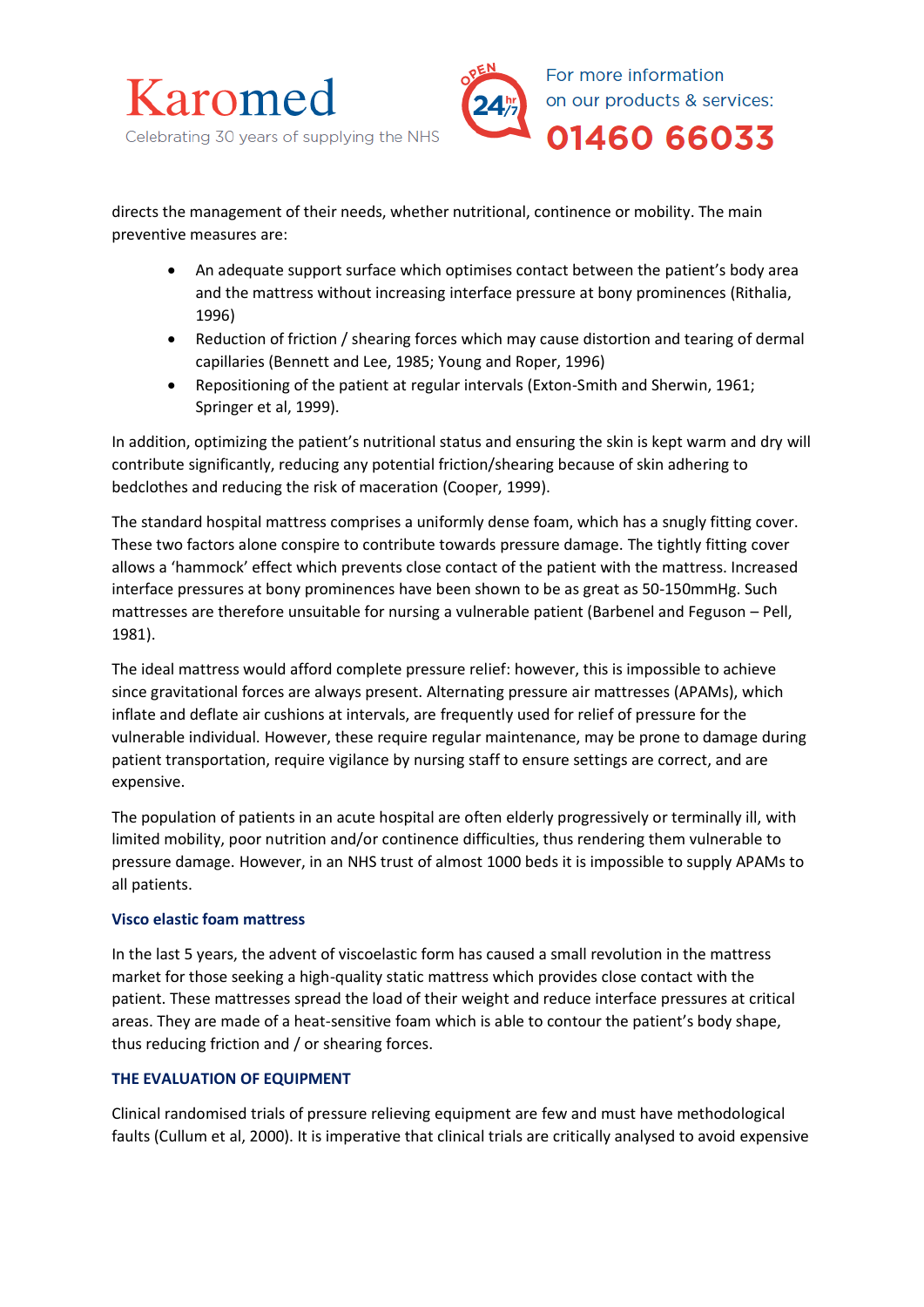



errors. Young (1992) urged that the evaluation of equipment should be based on organised trials as well as clinical effectiveness, and selection should not depend on:

- Anecdotal evidence
- **•** Traditional practice
- Company persuasion
- Advertising
- Personal preference
- Cost

It could be argued that while none of the above factors should be considered in isolation, such as anecdotal evidence from one individual, there is some merit in considering all the above, provided the observer remains both critical and open to suggestion.

Anecdotal evidence given by patients using equipment must be considered as they are the main users. The opinions of nursing colleagues are also valuable; chance remarks may provoke closer investigation and reveal unnoticed faults of merits of mattresses.

Traditional practices do occasionally remain valuable and may serve as a comparison. For example, the traditional practice of repositioning patients regularly has several merits; it provides the opportunity for communication and to offer fluids; allows observation of the skin; detection of incontinence; lung expansion; and ensures regular relief to specific tissue areas over bony prominences. Methods of repositioning should be dictated by local manual handling policy and in consultation with physiotherapists.

A comparison of different companies' advertisement strategies may serve to highlight deficiencies or excellence, while personal preference must always be justified. Cost is always a huge issue and one which may influence decision making. If a tight budget is to be accommodated there may be compromise.

#### **INTERFACE PRESSURES**

The interface or contact pressure between a body and the support surface is a measurement often quoted by companies producing pressure relieving equipment. The validity of this information should be questioned: were the pressures measured under healthy volunteers or patients: were a broad or narrow range of patients weight recorded?: how many volunteers were recorded? (Rithalia, 1996).

It has been quoted that capillary pressures exceeding 30-35 mmHg should be avoided as being the external pressure required to occlude a capillary (Franek and Zweifach, 1975). However, Bennet et al (1981) found that pressures as low as 22 mmHg were sufficient to prevent blood flow in a number of ill elderly patients. Obviously, interface pressure measurements are relevant. Localized pressure on soft tissue trapped between an internal bony surface and an external support surface will reduce capillary flow (Burman and O'Dea, 1994). When reading interface pressure values, healthcare professionals need to question their validity in relation to the client group for which they are considering the equipment.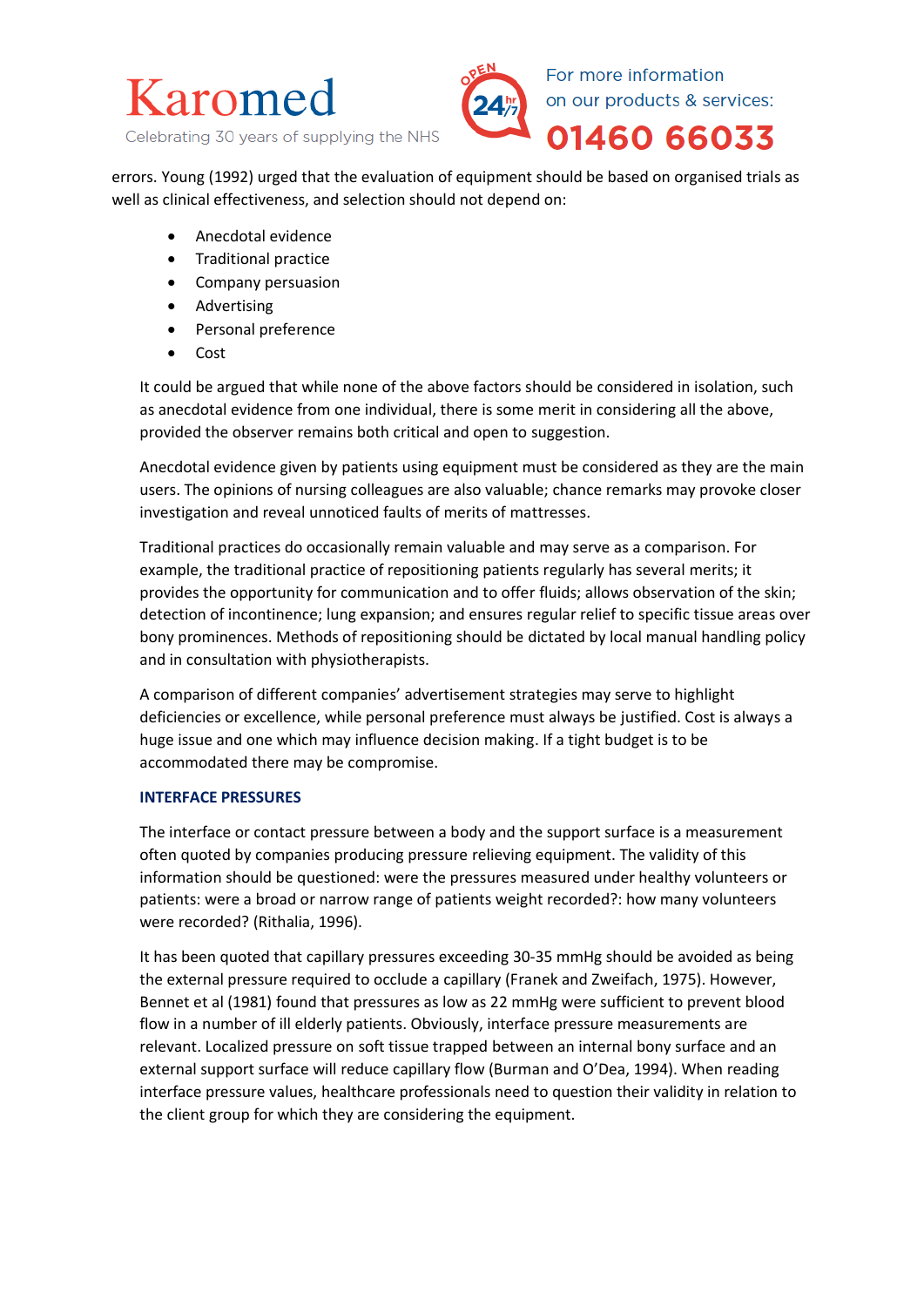



# **CLINICAL EVALUATION OF A VISCOELASTIC FOAM MATTRESS: TRANSFOAM VISCO™ (KAROMED)**

An audit was carried out by the author in an acute hospital setting to determine the current status of 900 static mattresses regarding provision of pressure relief. Of these, 420 were recognized as requiring replacement owing to moisture within the mattress or because the foam had collapsed, causing the mattress to 'bottom out'. The audit highlighted areas of concern such as care and maintenance of equipment. Staff in some areas were cleansing mattresses with a variety of disinfectants, including diluted clear phenolic solution which may make mattresses permeable and should be avoided (Ayliffe et al, 2000). Training was required to change this practice in line with the local infection control policy, which states that all such equipment should be cleaned using a soapy detergent (DoH, 1991), the exception being in the event of a large blood spillage (Larcombe, 1988). Following audit, a list of desirable specifications were prepared that took into careful consideration the requirements of patients and nursing staff (Table 2). Viscoelastic foam was chosen for its thermocontouring ability. It should be able to mould around an individual body, yet recover quickly in response to a change in position (Collins and Hampton, 2000). This enables close contact of the patient with the mattress, thus reducing friction/shearing forces (Bennet and Lee, 1985; Young and Roper, 1996). In the viscoelastic foam mattress there is a base layer of robust polyurethane, which also provides a firm edge to enable ease of patient transfer. The heel section of the mattress constitutes a high-quality cut foam which supports the feet while allowing them to sink into the mattress, allowing contouring. The mattress cover is a knitted nylon which is coated both internally and externally with a film of polyurethane, and is manufactured by Teasdale Ltd. The cover is washable at 70ºC but the mattress cannot be washed without damaging its thermocontouring ability. Ten Transfoam Visco<sup>TM</sup> mattresses were introduced into a medical ward with designated beds caring for stroke patients and specific beds for haematology patients. The stroke unit was chosen to ensure that both physiotherapists and occupational therapists could evaluate the mattresses from a rehabilitation perspective, since this client group would have problems specifically with mobility. Haematology patients are usually debilitated, having poor haemoglobin levels, neutropenia, and so are extremely vulnerable to infection and pressure damage. The period of evaluation was 4 months during which time 38 patients were nursed on the trial mattresses. Each patient had a pressure risk assessment recorded:

- Skin examined for existing pressure damage
- Nutritional status estimated
- Continence/perspiration problems assessed
- Ability to reposition themselves independently and participate in their care.

Patients were randomly allocated mattresses: Transfoam Visco™ (Karomed) or Softform (Medical Support Systems). The only patients excluded were those with existing cavity pressure ulcers. Patients with erythematous areas, blistering and partial-thickness breaks in the skin were included. Any patient whose medical condition deteriorated was removed from the evaluation if they or their family requested. Patients and/or relatives were aware the mattresses were under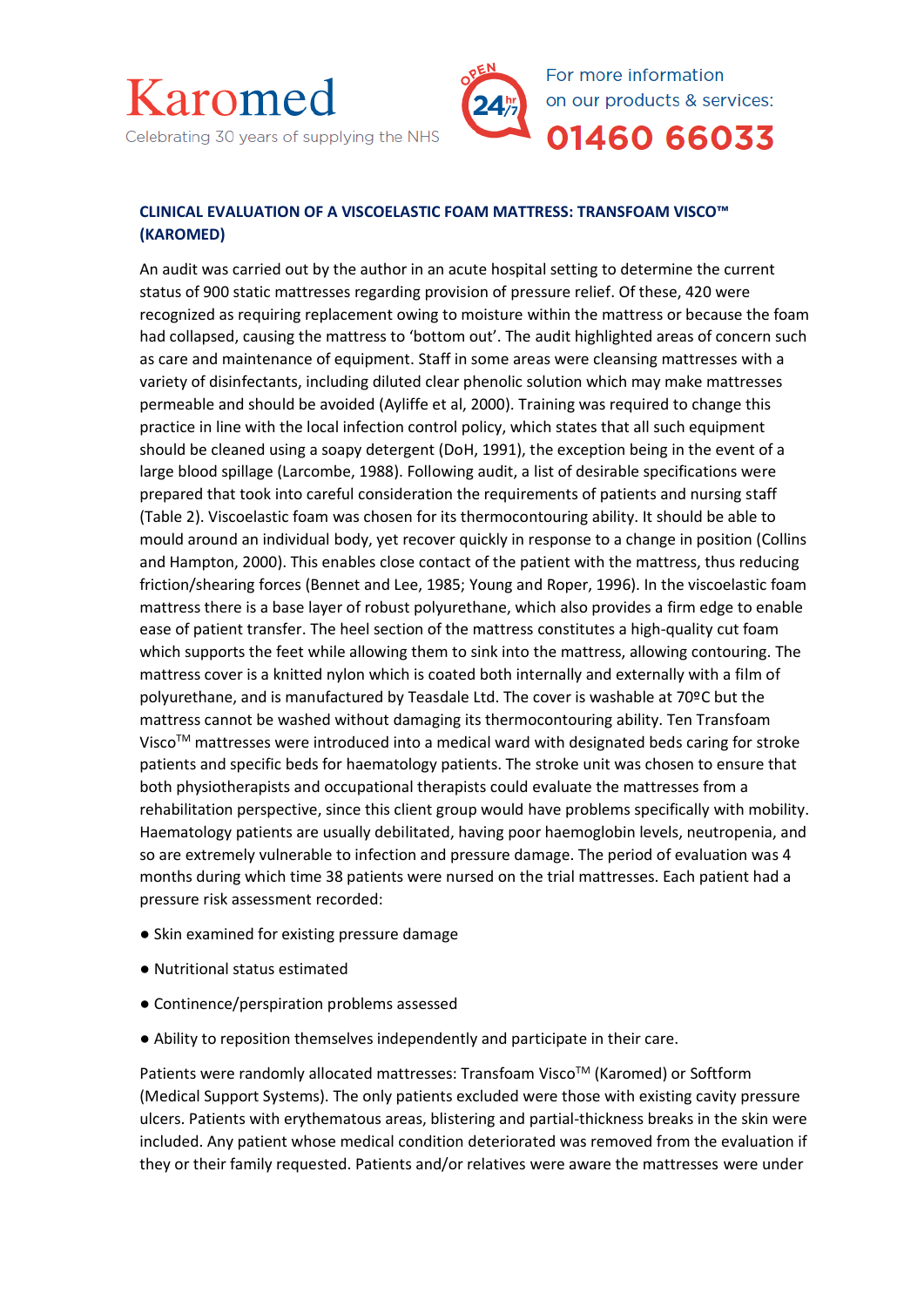



evaluation and were informed they could be nursed on an alternative if desired. All patients and/or relatives were happy to be nursed on the mattresses and were delighted that their views

were being taken into consideration. Patients were nursed on the assigned mattress during the whole of their admission period. In addition to regular inspection of patients' skin, the patients were asked their opinion of the mattresses in relation to comfort and ability to move, sleep and any other characteristics. Nursing staff were asked to comment about ease of repositioning patients, how quickly the mattress recovered, and whether any patients commented favourably or unfavourably. The physiotherapists' and occupational therapists' views were considered in relation to rehabilitation and ease of transfer.

### **RESULTS**

Of the 34 patients (age range 46–92 years), all had at least one predisposing factor towards pressure damage (Table 3). Three patients were admitted with pre-existing pressure damage: partial-thickness skin damage to the sacrum because of friction/shearing forces. None of the patients or relatives asked to be removed from the mattress. Everyone found them comfortable and were able to sleep well and move normally (Table 4). No patients developed pressure damage. Of the three patients who were admitted with pre-existing ulcers, one died, and in the other two patients the ulcers healed. Their nutritional and hygienic needs were considered and met, in addition to regular repositioning, so it is difficult to determine the significance of the mattress. The patients did report sleeping well, feeling comfortable and were nursed predominantly on the mattress, rather than spending long periods in a chair and they did not develop further pressure damage. Physiotherapists and occupational therapists were very enthusiastic. A problem they often raised was the difficulty in enabling patients to transfer when an alternating pressure air mattress moves under them; this is especially difficult when the patient has spatial disturbances secondary to stroke. They reported that the static mattress enabled greater ease of transfer from bed to chair. Nursing staff commented favourably, observing that it was 'normal' for a patient to be nursed on a static mattress. There was also reduced skin 'marking' on patients when repositioning, which faded after only a few minutes. They also appreciated not having to turn the mattresses to maintain them. However, perhaps the most important observation is that of reduction in pressure ulcer incidence. In the evaluation area, incidence had previously been recorded at 3.5–4% for the previous year. During the evaluation period this fell to less than 1%. Certainly less partial- or full-thickness dermal damage was reported, and this could be because of contouring ability of the mattress and a reduction in friction/shearing forces. It might also be commented that because of the mattress evaluation nursing staff were more acutely aware of the vulnerability of patients and adhered more closely to manual handling procedures. However, since the evaluation ended, the incidence of pressure ulcers has remained less than 1%. In addition, the use of APAMs has greatly reduced which has saved considerably on the budget.

#### **DISCUSSION**

This prospective study has design faults. There were no comparisons made with mattresses without pressure-relieving qualities, which would have provided further information regarding the efficacy or otherwise in provision of pressure relief by the Transfoam Visco™. The point of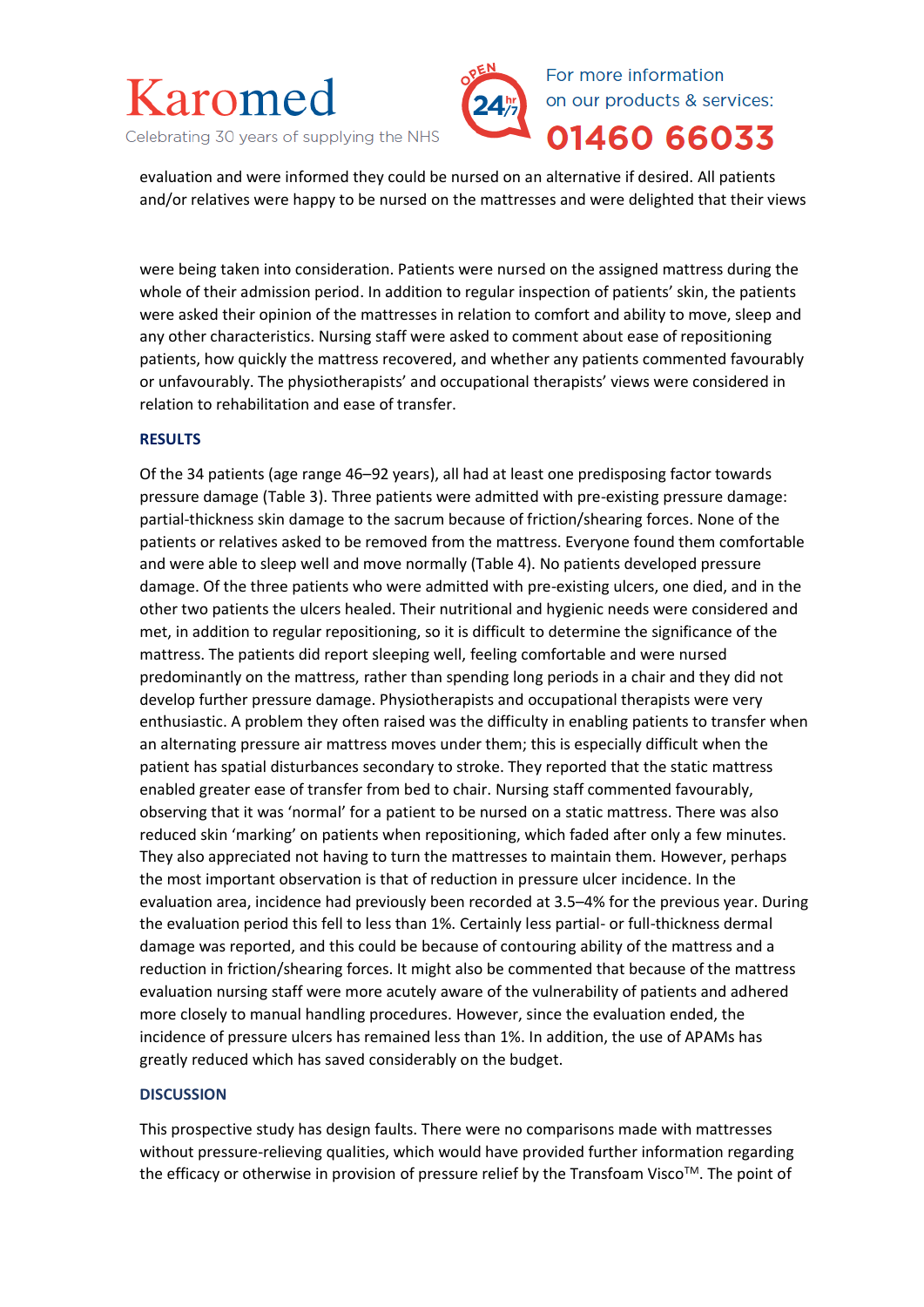

Celebrating 30 years of supplying the NHS



the evaluation was to highlight the need to include opinions from the main groups of equipment users, patients, nursing and therapeutic staff and to determine the usefulness of the mattress with regard to rehabilitation from a therapist's viewpoint. Perhaps pressure-relieving equipment

has come full circle, and returned to static equipment which has a proven efficacy in pressure relief. There will always be those patients for whom APAMs are a necessity; however, with the advent of viscoelastic foam it may be possible to nurse many patients on a 'normal' support surface. Many elderly patients do not like the movement of APAMs and complained of 'seasickness', and that such equipment can be noisy, especially at night. Static equipment is obviously more cost-effective than dynamic, and does not need regular servicing and maintenance. It also is less prone to inadvertent damage by healthcare professionals. Since completing the evaluation this trust has purchased 450 Transfoam Visco™ mattresses. The pressure ulcer incidence statistics will be examined with interest in the future. It is hoped that a similar reduction to that of the evaluative ward will be produced in other areas.

#### **KEY POINTS**

- Pressure, friction and shear are vital elements in pressure ulcer development.
- Quality of mattresses should be the main consideration.
- Involvement of all relevant members of the multidisciplinary team is essential in the decision-making process.
- Static pressure-relieving mattresses may prove a 'normal' substitute for patients than dynamic airflow equipment.
- The patient should be the focus of equipment evaluation as the main user.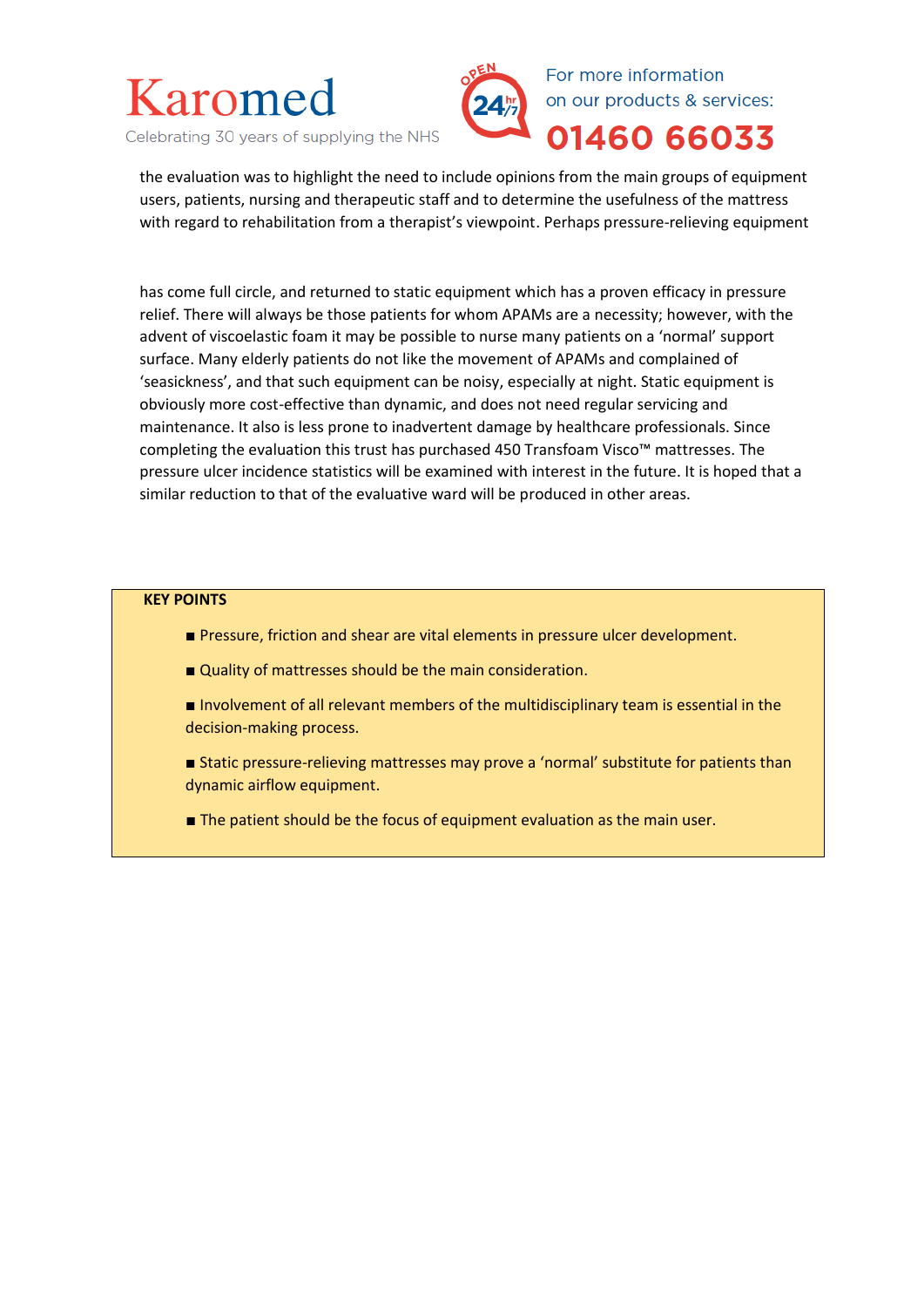

Celebrating 30 years of supplying the NHS



| Table 1. Tools for the assessment of pressure damage                 |                                                                                                                                                                                                               |
|----------------------------------------------------------------------|---------------------------------------------------------------------------------------------------------------------------------------------------------------------------------------------------------------|
| Tool                                                                 | <b>Features</b>                                                                                                                                                                                               |
| Norton Score, first recognized for pressure<br>ulcer risk assessment | Based on the most commonly recognized<br>risk factors of mobility, general physical<br>condition, mental condition and<br>incontinence (Norton et al, 1962)                                                   |
| Gosnell Score, based upon Norton's work                              | Developed in the care of elderly people<br>(Gosnell, 1973)                                                                                                                                                    |
| <b>Knoll Decubitus Score</b>                                         | A combination of Norton and Gosnell's work<br>(Abruzzese, 1982)                                                                                                                                               |
| Waterlow Score, devised after a pressure<br>ulcer audit in 1985      | More comprehensive than a simple risk-<br>assessment tool, the Waterlow Score<br>included guidelines on use of equipment, an<br>ulcer classification system and management<br>for wound care (Waterlow, 1985) |
| <b>Braden Score</b>                                                  | Acknowledges the possible role of nutrition<br>in pressure ulcer development (Braden and<br>Bergstrom, 1988)                                                                                                  |

| Table 2. Desirable mattress specifications                         |
|--------------------------------------------------------------------|
| The mattress should not require turning to ensure longevity        |
| The mattress should have a warranty of a minimum of 5 years        |
| The mattress cover warranty should be a minimum of 5 years         |
| The mattress cover should comply with safety action bulletin SAB76 |
| The mattress should consist of viscoelastic foam central section   |
| The mattress should be appropriate for a profiling bed frame       |
| The providing company would aid in training for use of mattresses  |

| Table 3. Predisposing factors contributing to pressure ulceration |                    |
|-------------------------------------------------------------------|--------------------|
| <b>Predisposing factor</b>                                        | Number of patients |
| Pre-existing pressure damage                                      | 3                  |
| Poor nutritional status/taking nothing orally/                    | 16                 |
| nasogastric feeding                                               |                    |
| Incontinent of urine/faeces                                       | 10                 |
| Unable to move independently                                      | 13                 |
| Unable to participate in care                                     | 4                  |
| <b>Sensory loss</b>                                               | 12                 |
| Acute illness affecting blood pressure, dermal                    | 5                  |
| perfusion                                                         |                    |

| Table 4. Patients' comments of the mattresses                                   |
|---------------------------------------------------------------------------------|
| 'Much better than an air mattress - they make me feel sick'                     |
| 'I'm able to move myself more easily, I find the air mattress moves against me' |
| 'Really comfortable, best night's rest I've ever had in a hospital'             |
| 'Feels firm to touch, but lying down it gives under you'                        |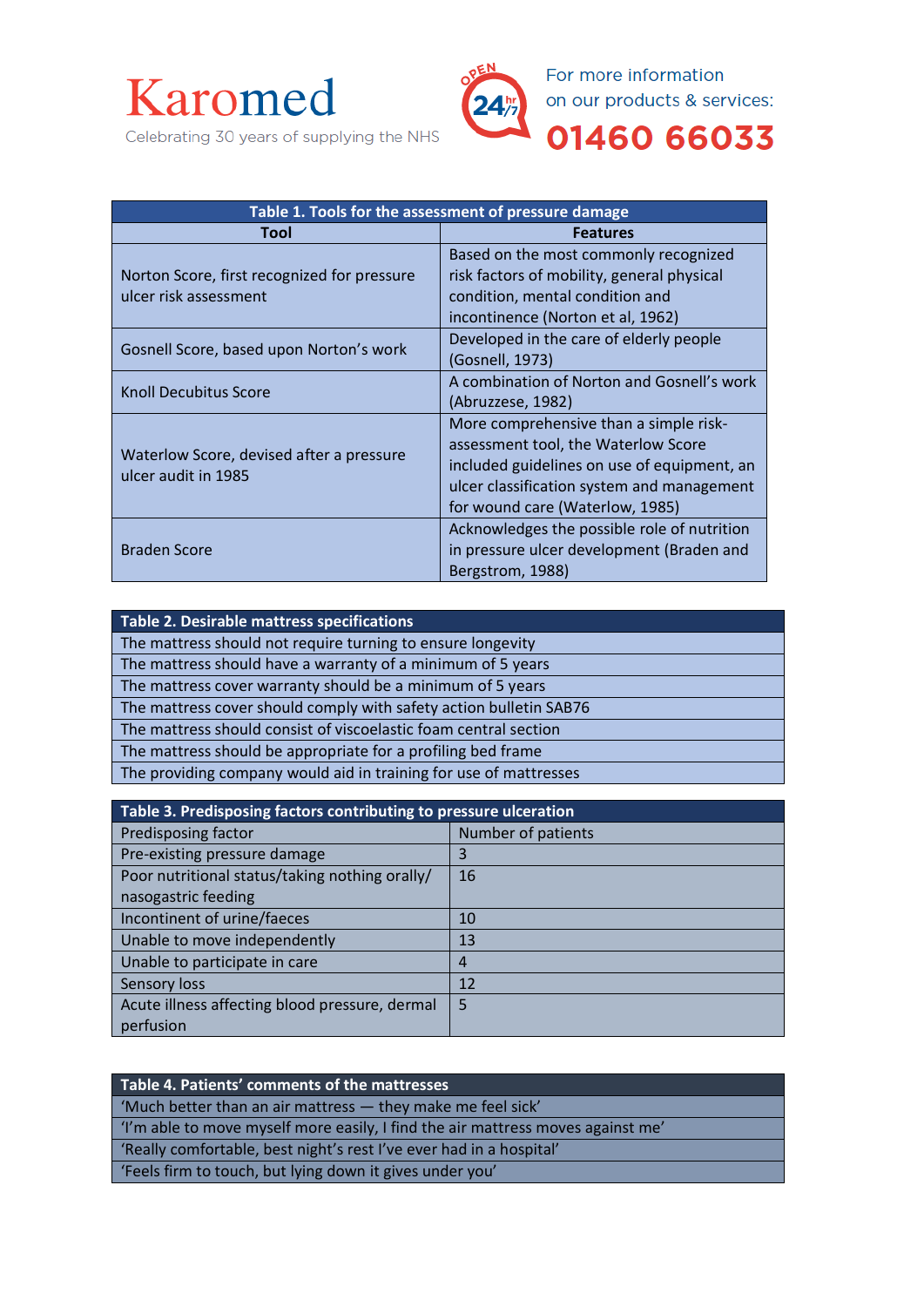



#### **References**

Abruzzese R (1982) The effectiveness of an assessment tool in specifying nursing care to prevent decubitus ulcers. In: 'PRN The Adelphi Report. Project for Research in Nursing'. Adelphi University, Garden City, New York

Ayliffe GAJ, Fraise AP, Geddes AM, Mitchell K (2000) Control of Hospital Infection: A Practical Handbook. Arnold, London

Barbenel JC, Ferguson-Pell MW (1981) Pressure produced on hospital mattresses. Health Bulletin 39: 62–8

Bennet L, Lee BY (1985) Pressure versus shear in pressure ulcer formation. In: Lee BY, ed. Chronic Ulcers of the Skin. McGraw-Hill, New York: 39–55

Bennet I, Kavner D, Lee BY, Trainor FS, Lewis JM (1981) Skin blood flow in seated geriatric patients. Arch Phys Med Rehabil 62: 392–8

Braden BJ, Bergstrom N (1988) Clinical utility of the Braden Scale for predicting tissue ulcer risk. Decubitus 2: 34–38

Burman PMS, O'Dea K (1994) Measuring pressure. J Wound Care 3(2): 83–6

Collier M (1995) Pressure sore development and prevention. Wound Care Society Educational 3 (1 Suppl): 5

Collins F, Hampton S (2000) Use of Pressurease and Airform mattresses in pressure ulcer care. Br J Nurs 9(19): 2104–8

Cullum N, Deeks J, Sheldon TA et al (2000) Beds, mattresses and cushions for pressure ulcer prevention and treatment. Cochrane Library 3: 1–19

Cooper P (1999) How to protect the skin of incontinent patients. Community Nurse 5(10): 49–50

Cullum N, Deeks J, Fletcher A et al (1995) The prevention and treatment of pressure ulcers. Effective Health Care 2(1): 1–16

DoH (1991) Hospital mattress assemblies: care and cleaning. Safety Action Bulletin 91: 65

DoH (1993) Pressure Sores: A Key Quality Indicator. HMSO, London

Exton-Smith A, Sherwin R (1961) The prevention of pressure sores: significance of spontaneous bodily movement. Lancet 2: 1124–6

Franek K, Zweifach BW (1975) Microvascular pressure distribution in skeletal muscle and effect on vasodilation. Am J Physiol 228: 791–6

Gosnell DJ (1973) An assessment tool to identify pressure sores. Nurs Res 22(1): 55–9

Morison M (1997) A Colour Guide to the Nursing Management of Chronic Wounds. Mosby, London

Norton D, McLaren R, Exton-Smith AN (1962) An Investigation of Geriatric Nursing Problems in Hospital. Churchill Livingstone, Edinburgh